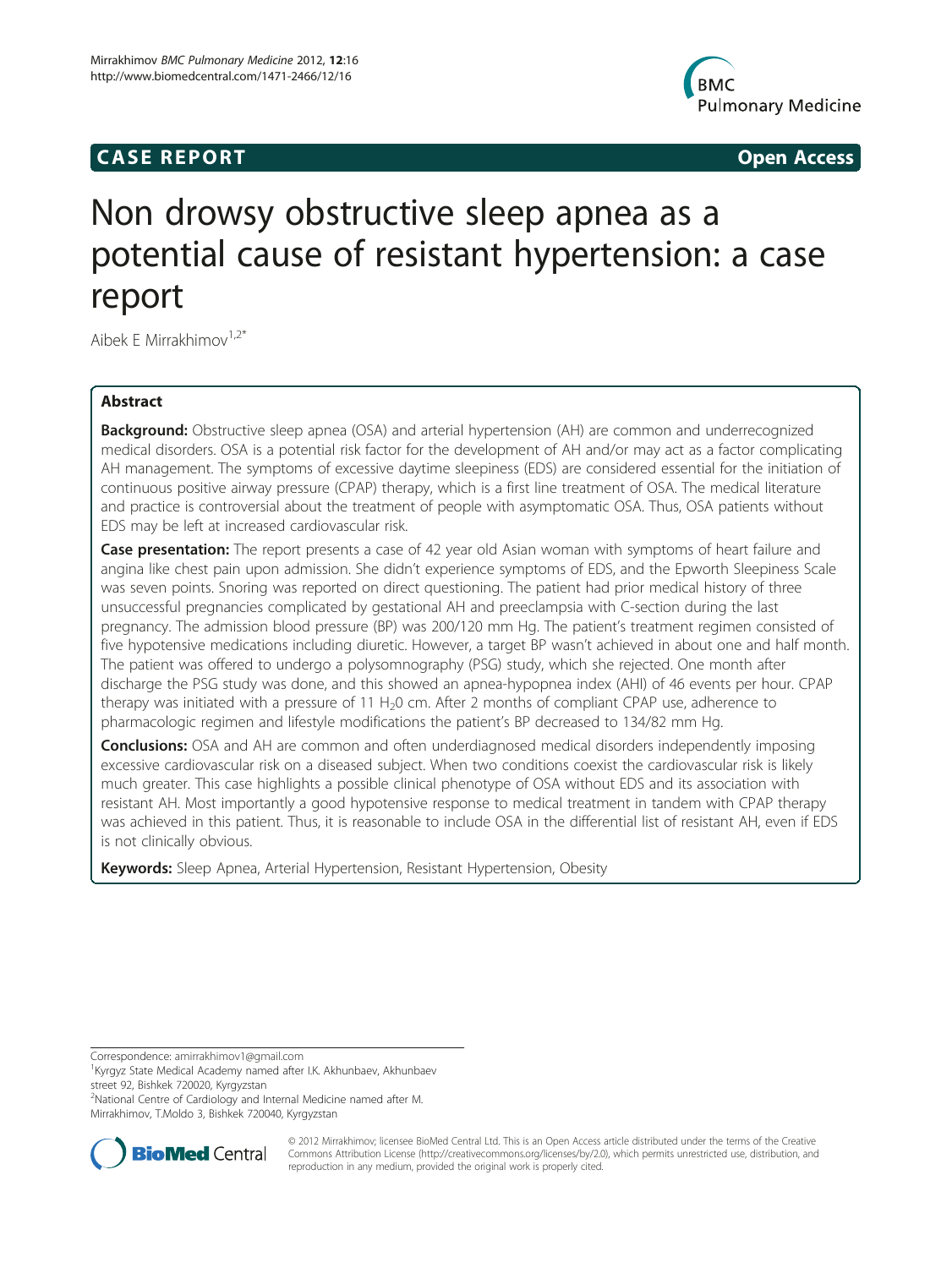## Background

Obstructive sleep apnea (OSA)-is the disorder characterized by complete or partial breathing disturbances during sleep with a minimum prerequisite frequency of 5 events per hour and lasting for at least 10 seconds [\[1](#page-3-0)]. The prevalence of OSA varies in epidemiological surveys, and this can be explained by different populations studied and including excessive daytime sleepiness (EDS) as a criterion for OSA diagnosis [[2\]](#page-3-0). Thus, it is likely that the real number of the affected population is much higher than reported.

OSA is associated with increased cardiovascular risk and OSA in particular may be an independent risk factor for the development of arterial hypertension (AH) [\[3](#page-3-0)]. AH on the other hand, is a major cardiovascular risk factor and among the most prevalent chronic conditions worldwide [\[4\]](#page-3-0). The association between AH and OSA without symptoms of EDS is conflicting and there are controversies regarding the place of continuous positive airway pressure (CPAP) therapy in such situations. Thus, non-sleepy OSA individuals may be dishonestly left with increased cardiovascular risk.

## Case presentation

A 42 year old female of Asian descent was admitted to the ward with complaints of dyspnea and squeezing chest pain without radiation during mild to moderate physical activity, pitting edema of the lower extremities, nocturia and treatment resistant AH. For the last 6 months, the patient experienced shortness of breath and lower extremities pitting edema which had worsened with time. During this period, the patient reported fatigue, which was related to the aforementioned symptoms from the patient's own words. Upon questioning the patient reported loud snoring during sleep, but denied sleepiness during the wake time.

The patient is Gravida 3 Para 0. The first 2 pregnancies were complicated with gestational hypertension (which were resolved after pregnancies) with stillbirths and the last one with preeclampsia and emergent C-section delivery of demised infant at 30 weeks term.

AH was diagnosed at 2006, during regular outpatient visit with measured blood pressure (BP) 186/110 mm Hg at that time. Since then, the patient noticed angina like chest pain during regular physical activity. Family history is remarkable for obesity and AH in both of her parents.

The patient's prehospitalization regimen consisted of 100 mg of atenolol a day and 20 mg of enalapril a day, which is not believed to be an optimal hypotensive combination therapy [\[5](#page-3-0)]. The patient's BP ranged from 160/ 100 mm Hg to 240/130 mm Hg (which is the highest retrospectively recorded BP in this patient). The patient denied smoking, alcohol intake or use of any psychostimulating (including caffeine containing products) remedies.

The patient is obese for the last 15 years, but since 2009 she gained approximately 10 kilograms. The patient ate fatty meals with average daily calorie intake of approximately 3000 Kcal/day and followed sedentary lifestyle. The body weight was 103 kg, height was 156 cm, abdominal circumference was 134 cm and body mass index was  $42.3 \text{ kg/m}^2$  upon admission.

Cardiovascular examination: heart rate (HR) was 85 beats per minute. The loud second heart sound was heard over the right second intercostal space. No murmurs, rubs or gallops upon auscultation were heard. Bilateral pitting edema was present over the shins. Admission BP was 200/ 120 mm Hg.

On the pulmonary exam, bilateral inspiratory rales were present at the bases with no change on coughing. The respiratory rate was 19 per minute. Digital pulse oximetry revealed oxygen saturation of 95%.

Oral examination revealed redundant pharyngeal soft tissue and Mallampati class 3 [[6\]](#page-3-0). Neck circumference was 43 cm the thyroid gland wasn't palpable. No hair loss, skin changes or alterations in bowel habits were present. Neurological exam was intact. The Epworth sleepiness score (ESS) was seven points [[7\]](#page-3-0).

Complete blood count, Creatinine, electrolytes, glomerular filtration rate, liver function tests (ALT, AST), troponin level, fasting lipid panel, fasting glucose (on 2 separate occasions) and thyroid function tests were all within normal limits.

Electrocardiography (ECG): inverted T waves in leads V3-V6. Holter ECG monitoring: 1 paroxysm of atrial fibrillation with HR of 134 beats/minute lasting for 21 seconds. Frequent episodes of T wave inversion without overt ST segment abnormalities.

Echocardiography: left ventricular end diastolic dimension: 6.45 cm, left ventricular end systolic dimension: 5.01 cm, interventricular septum: 1.36 cm, posterior wall of the left ventricle: 1.27 cm and ejection fraction of 43%. Mild diffuse left ventricular hypokinesis was present. Other parameters were within normal limits.

Carotid ultrasound: left common carotid intima media thickness of 0.91 and right common carotid TIM of 0.92 without obvious plaques.

24 hour BP measurement: non dipping pattern, with only 3% of nighttime decline of BP. Important to note that nighttime BP is known to be a stronger predictor of cardiovascular events than daytime BP [\[8\]](#page-3-0).

Chest X-Ray: Pulmonary venous congestion and cardiothoracic index of 49%.

The hospital stay was 20 days. The patient's hypotensive regimen is present in Table [1](#page-2-0). On this regimen the patient's BP ranged from 150/90 to170/110 mm Hg. HR was 62–70 beats per minute. Besides the pharmacological intervention, the patient was counseled on proper low fat/calorie diet and other measures to improve her lifestyle.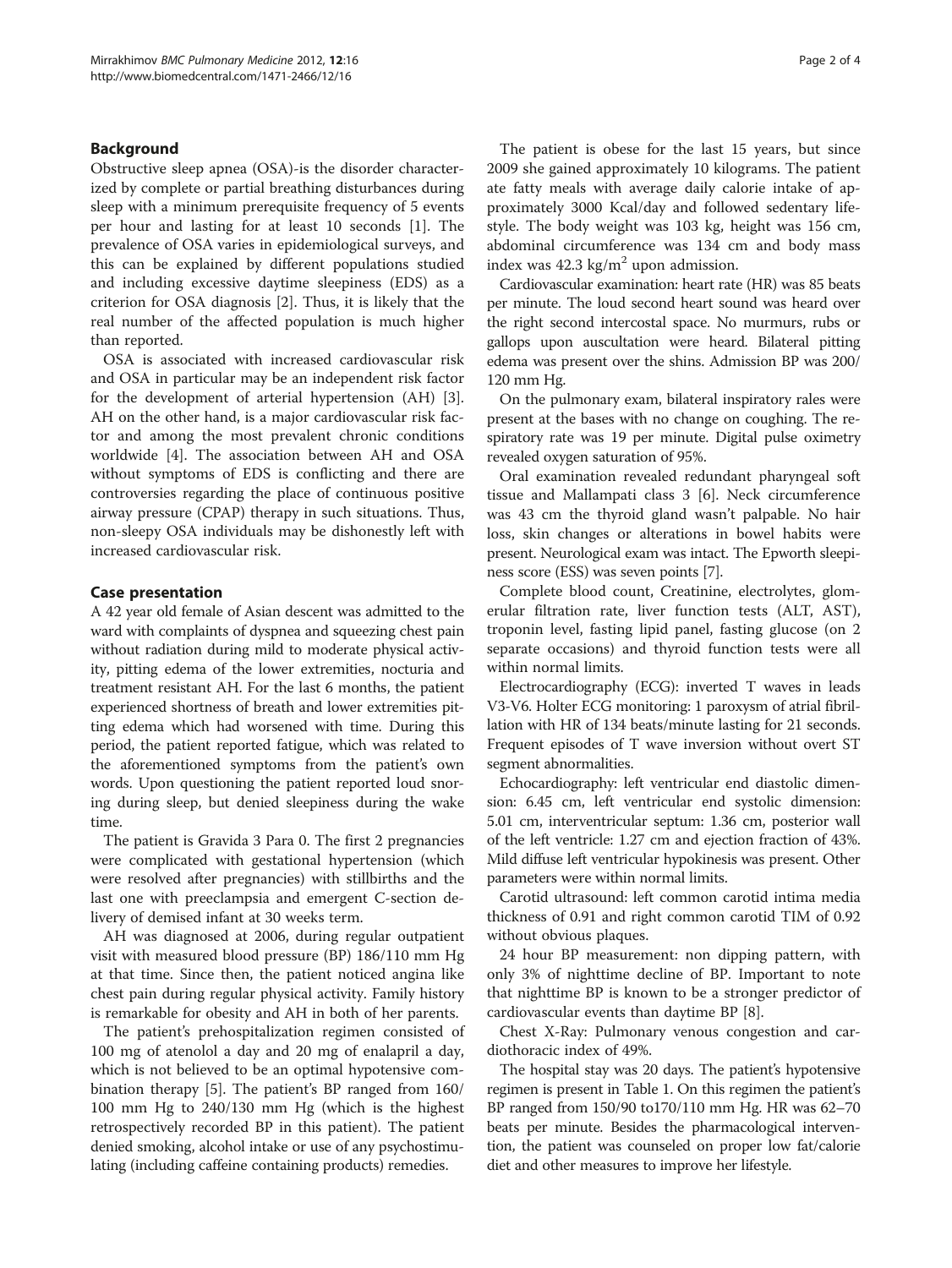<span id="page-2-0"></span>Table 1 Hypotensive regimen at the hospital

| <b>Medication</b> | Dose          |
|-------------------|---------------|
| Bisoprolol        | 10 mg a day   |
| Candesartan       | 32 mg a day   |
| Indapamide SR     | 1.5 mg a day  |
| Amlodipine        | 10 mg a day   |
| Moxonidine        | 400 mcg a day |

The patient was considered to have resistant AH. Since this patient was obese and had high diastolic BP some possible alternative etiologies were considered such as obesity related AH, hypothyroidism, OSA etc.

Since OSA was in the differential list, this patient was offered a PSG study, which she rejected at that time.

The patient was discharged with the BP of 160/106 mm Hg and instructed to return for follow up visit in 2 weeks as outpatient.

The patient arrived only 1 month after and assured that she didn't have any compliance related problems. The BP was 158/110 mm Hg. Dyspnea became less severe and the angina episodes less frequent.

The possibility of OSA was again discussed with the patient and PSG study was offered, which was agreed at that time. The recording of the patient's PSG study is present in Figure 1.

The 12 hour PSG revealed the apnea-hypopnea index (AHI) of 46 events per hour, which is consistent with a severe form of the disease [\[1](#page-3-0)]. On the next night, the CPAP titration study with the pressure of 11  $H_2$ 0 cm abolished the sleep disordered breathing events. The patient was instructed on proper and compliant use of CPAP machine. Follow up was scheduled in 2 months.

After 2 months, the patient's CPAP using time was on average 6 hours per night and 7 days a week. The BP on this visit was 140/92 mm Hg on prior pharmacological regimen and CPAP therapy.

One month later, the patient's BP became 134/82 mm Hg. The patient's treatment regimen wasn't modified during this time interval. Home sleep monitoring detected the AHI of six events per hour.

#### **Discussion**

Resistant AH is defined as inability to reach target BP using at least 3 different hypotensive medications including diuretic [[9](#page-3-0)]. The differential list is broad and includes: lack of treatment compliance, inadequate treatment regimen, hypervolemic states, identifiable causes of AH, obesity and OSA [\[10\]](#page-3-0).

It is well known that OSA is a potential risk factor for AH development and/or a factor complicating its treatment. Currently the symptoms of EDS are considered essential for the initiation of CPAP therapy, while patients with pathologic AHI and without EDS are generally not treated. However, it is noteworthy to mention that OSA with EDS has the strongest association with resistant AH [[11\]](#page-3-0).

In their landmark study, Barbe and colleagues highlighted the beneficial effects of CPAP therapy in nonsleepy OSA subjects who were compliant with CPAP therapy. However in their study the effect on BP was only evident after one year of regular CPAP therapy [\[12\]](#page-3-0).

In this patient several issues should be considered. First, this is only a case report with all potential limitations. Second, the impact of obesity and insulin resistance weren't measured in the patient, but it is important to mention that the patient didn't lose weight within the 3 months follow up. Third, the patient decreased her sodium intake from eight grams to four grams a day and